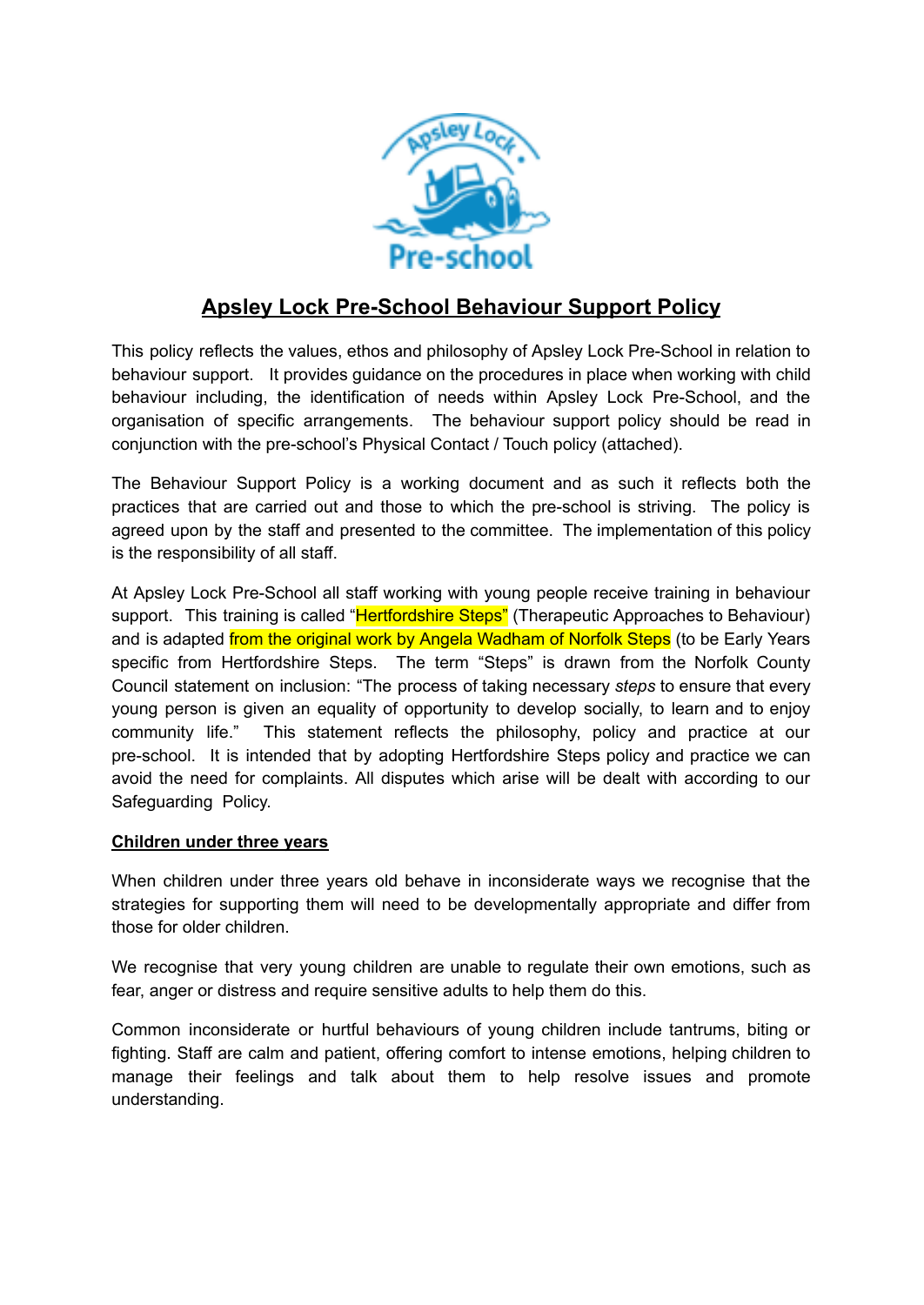If tantrums, biting or fighting are frequent, we try to find out the underlying cause - such as a change or upheaval at home, or a frequent change of carers. Sometimes a child has not settled in well and the behaviour may be the result of 'separation anxiety'.

We focus on ensuring a child's attachment figure in the setting, their key person, is building a strong relationship to provide security to the child.

At Apsley Lock Pre-School we understand that children learn behaviour through:

- Their relationships
- Patterning and copying
- Reminding
- Repetition and structure
- Clear and agreed boundaries
- Praise and reward when successful
- Comfort when not successful

At Apsley Lock Pre-School we teach positive behaviours through:

- Relationships
- Role modelling
- Consistency
- Scripts and routines
- Positive phrasing
- Planning
- Reward and positive reinforcement
- Comfort and forgiveness

Herts Steps provides guidance in assessment and planning which must be followed in planning for the individual child. It is the responsibility of every member of staff to seek to understand the behaviour of the child. The key elements to inform such understanding are: • Think • Plan • Respond

An important aspect of the training that staff receive is understanding that some behaviours are conscious (behaviours over which the person has a choice) and others are subconscious (behaviours over which the person does not have full control) and that assessments must identify whether a problem behaviour is conscious or subconscious as this will have an important bearing on planning and practice.

In order to assess conscious behaviours, the adult should consider:

- What is the expected outcome of the behaviour?
- What is the motivation to behave anti-socially?
- What is the motivation to behave pro-socially?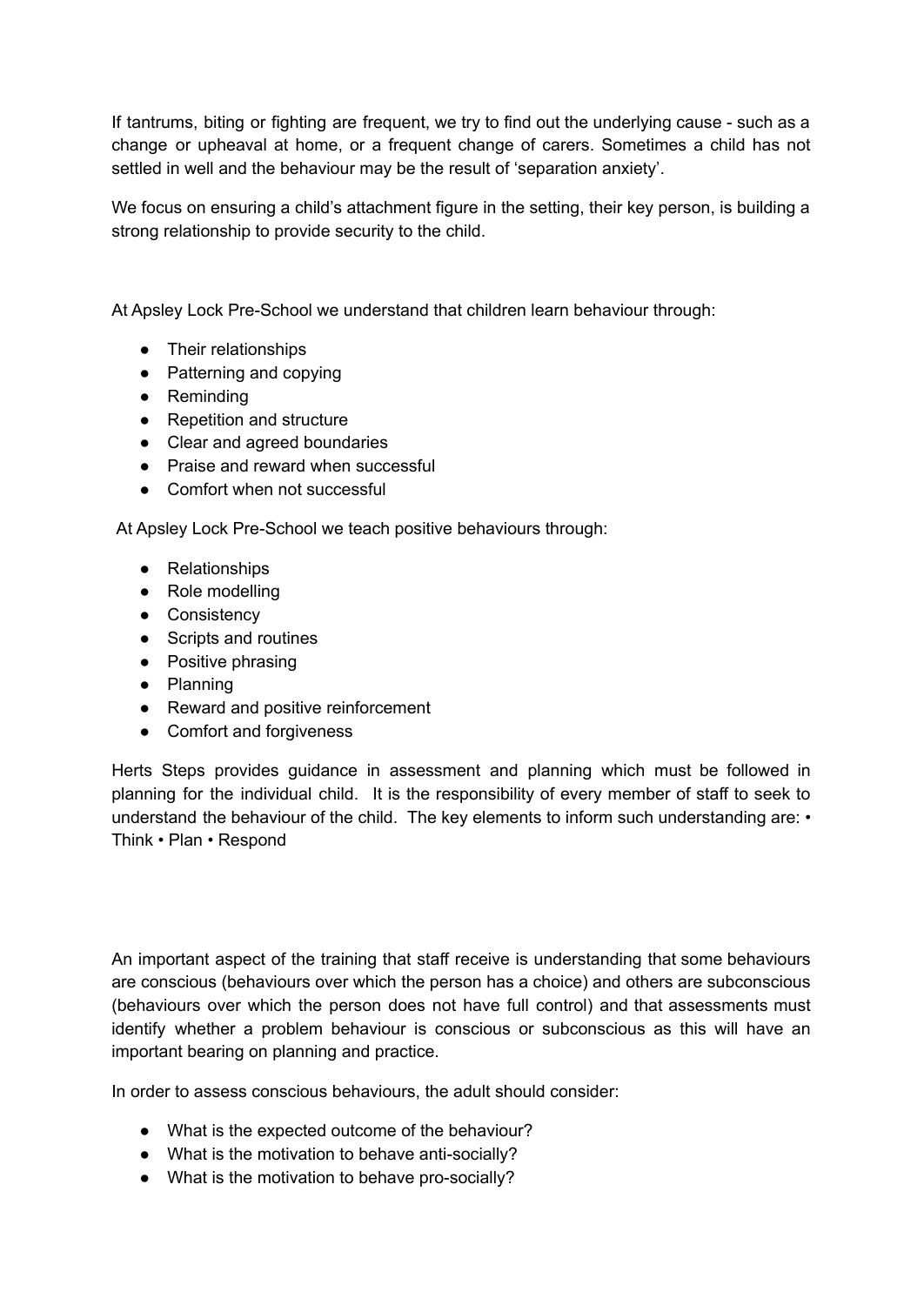- What are the expected consequences?
- How can the adult impact on the young person's beliefs and values?

To assess subconscious behaviours the adult needs to consider:

- Are there medical issues?
- Is it a phenotype behaviour (relating to a genetic disorder)?
- What may be causing anxiety?
- What may be causing confusion?
- What is stimulating the child?

At Apsley Lock Pre-School we recognise that negative experiences create negative feelings and that negative feelings create negative behaviour, whilst positive experiences create positive feelings and positive feelings create positive behaviour. It is the responsibility of every member of staff to seek to understand the reason why a child is presenting problem behaviour and change the circumstances in which the behaviour occurs. The Herts Steps programme provides an assessment / planning tool called "roots and fruits" to assist adults in this area.

When a child repeats a behaviour(s) that may place themselves or others at risk of harm, the staff must undertake an Individual Child Risk Assessment Plan, using the Herts Steps planning tools. When faced with a challenging behaviour it is the responsibility of staff at Apsley Lock Pre-School to follow the guidance provided in the Herts Steps training to support the child. This can be achieved through one of or a combination of the following as appropriate:

- Positive phrasing e.g "Stand next to me" "Put the toy on the table" "Walk beside me"
- Limited choice e.g "Put the pen on the table or in the box" "When we are inside. lego or drawing" – "Talk to me here or in the courtyard"
- Disempowering the behaviour e.g "You can listen from there" "Come and find me when you come back"
- Use of a De-Escalation Script e.g Use the person's name "David" Acknowledge their right to their feelings – "I can see something is wrong". Tell them why you are there – "I am here to help" Offer help – "Talk to me and I will listen" Offer a "get-out" (positive phrasing) – "Come with me and….."
- Children with SEN may need extra time to process this information so will be allowed longer to 'take up' the information and react.

At Apsley Lock Pre-School staff have the responsibility to use consequences, which have a relation to the problem behaviour and as a result help the child learn and develop positive coping strategies / behaviour. Consequences act on internal discipline by creating a learning opportunity directly relating to the anti-social behaviour to the harm caused, that then contributes to the situation. Consequences may include: completing a task, limiting access to play resources, assisting with repairs. The use of constructive consequences must inform planning and practice at Apsley Lock Pre-School.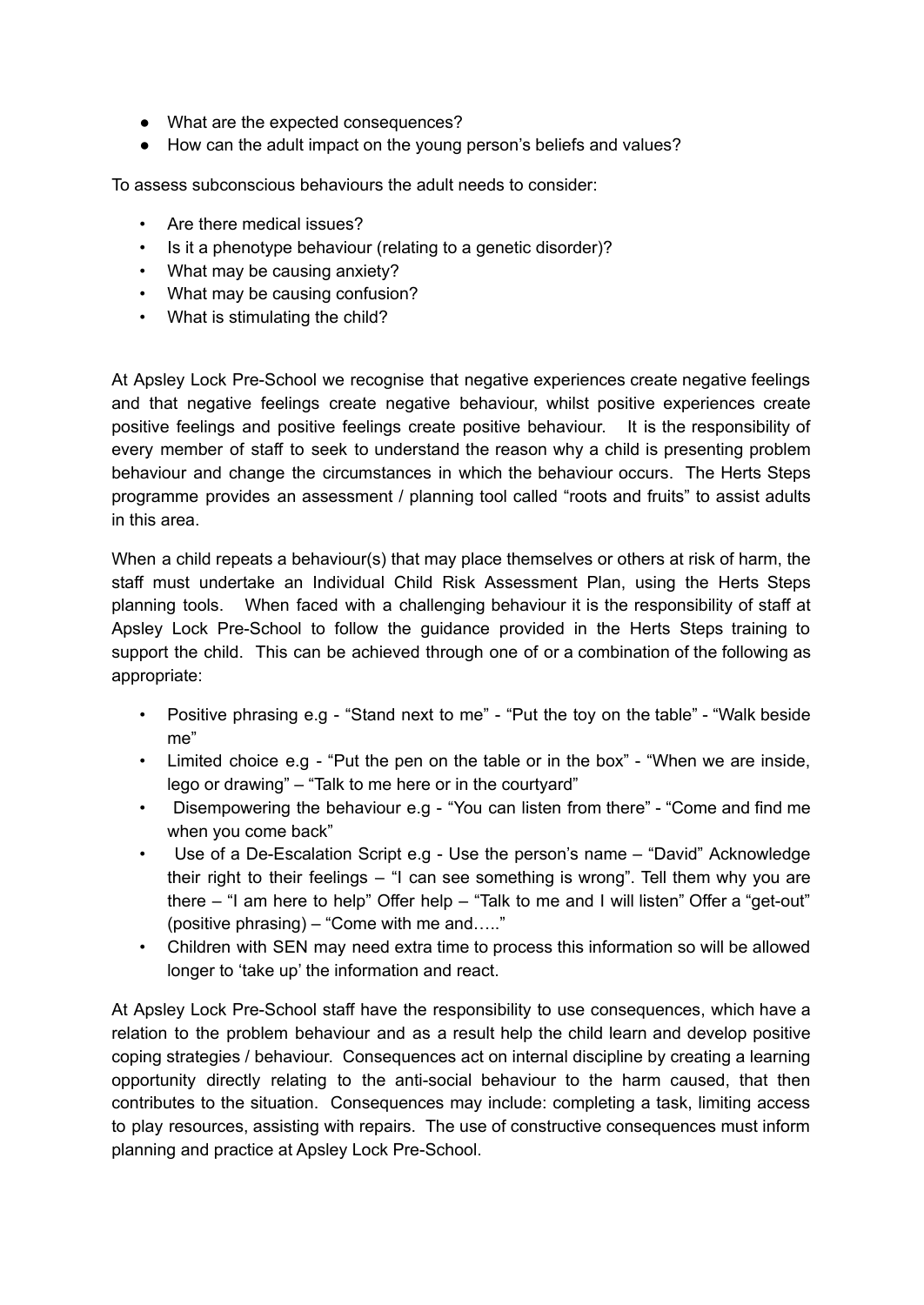### Intervention.

We believe that all of our children, staff, and visitors need to be safe and to know that the staff around them are able to manage them safely and confidently. Only for a very small minority of children will the use of restrictive physical intervention be needed. There are occasions when staff will have cause to have physical contact with a child for a variety of reasons. For example;

- To comfort a child in distress
- To reinforce praise
- To direct a child
- For activity reasons (personal care, physical activity)

On such occasions, acceptable forms of intervention are used.

In all situations where physical contact between staff and a child takes place, staff must consider the child's age and level of understanding, the child's individual characteristics, health and history, and the location where contact takes place.

## Techniques used to support , guide, and escort.

## **Open Mitten**

- Fingers together
- Thumb away from fingers
- Palms parallel to floor
- The hand should remain in a mitten to avoid the possibility of gripping. Gripping hands can result in bruising consistent with poor practice.

# **Closed Mitten**

- Flat hand
- **●** Fingers and thumbs together
- **●** The hand should remain in a mitten to avoid the possibility of gripping. Gripping hands can result in bruising consistent with poor practice.

## **Supportive Hug-** To communicate comfort or reward

- Hip in
- Head away
- Sideways stance
- Closed mittens on each shoulder
- Communicate intention
- Use de-escalation script if needed

#### **Supportive Arm**